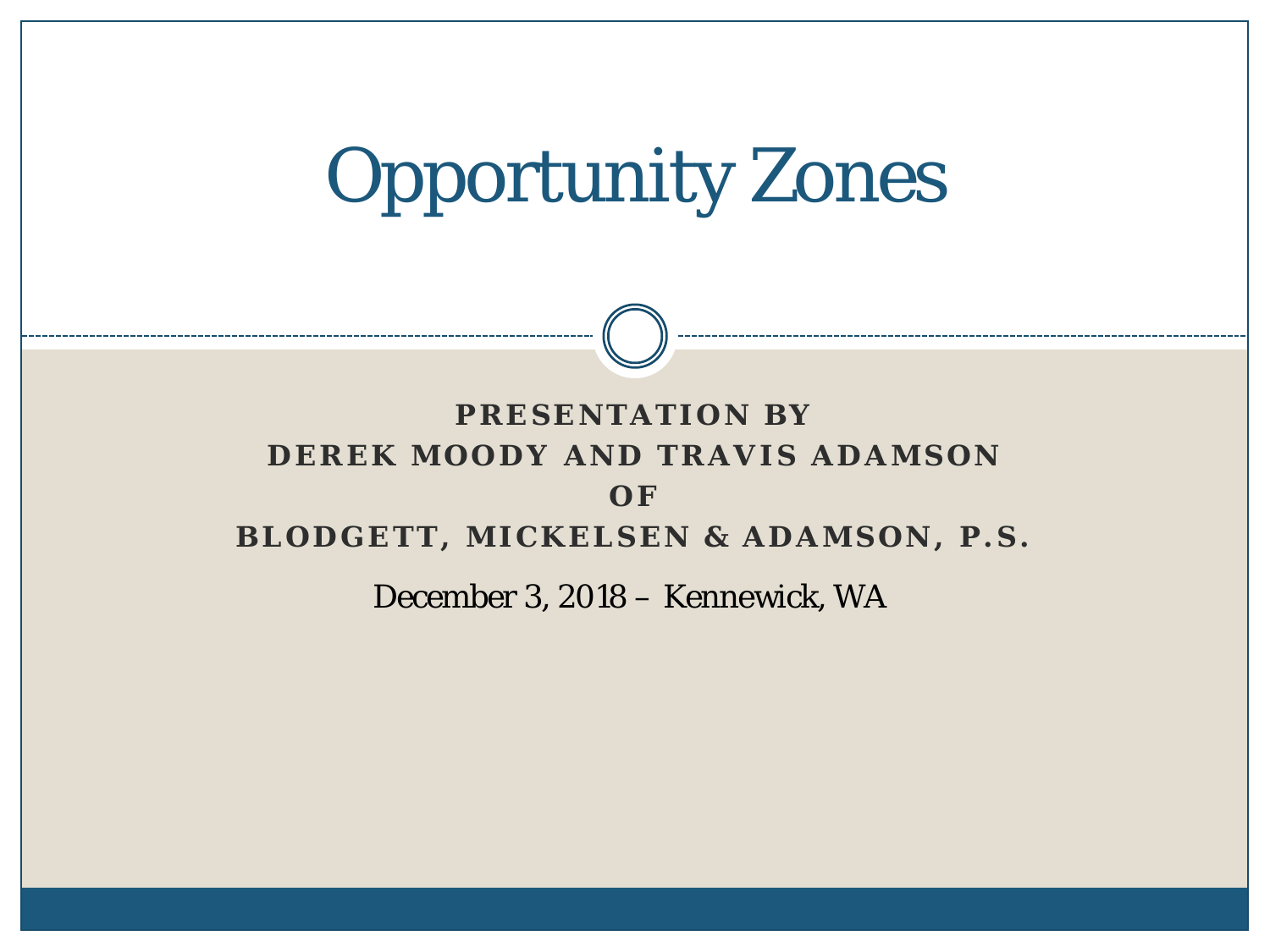#### Opportunity Zones

#### **Derek Moody, CPA, MAcc**

Mr. Moody has a master's degree in Accountancy and graduated with magna cum laude honors. Mr. Moody worked for Grant Thornton at their headquarters in Chicago, IL for seven years, including two years with their UK affiliate in Birmingham, England. Mr. Moody has audited and consulted many non-profit organizations including universities, museums, Boy Scout councils and for-profit companies in many industries. Mr. Moody has extensive experience in financial accounting for large groups and consolidations, international organizations, investment and financial services organizations, and utilities. Mr. Moody is currently an audit manager at Blodgett, Mickelsen & Adamson, P.S.



#### **Travis Adamson, CPA, MAcc**

Mr. Adamson began his career with the international accounting firm Ernst & Young, LLP in their Seattle, Washington office. While there, Mr. Adamson gained experience in tax issues regarding private equity partnerships and large corporate clients. Mr. Adamson also participated in ASC 740 implementation projects, tax provision audits and tax basis studies and was recently selected by the Washington Attorney General's office to provide expert witness testimony on tax matters. Mr. Adamson is currently a tax and audit partner at Blodgett, Mickelsen & Adamson, P.S.

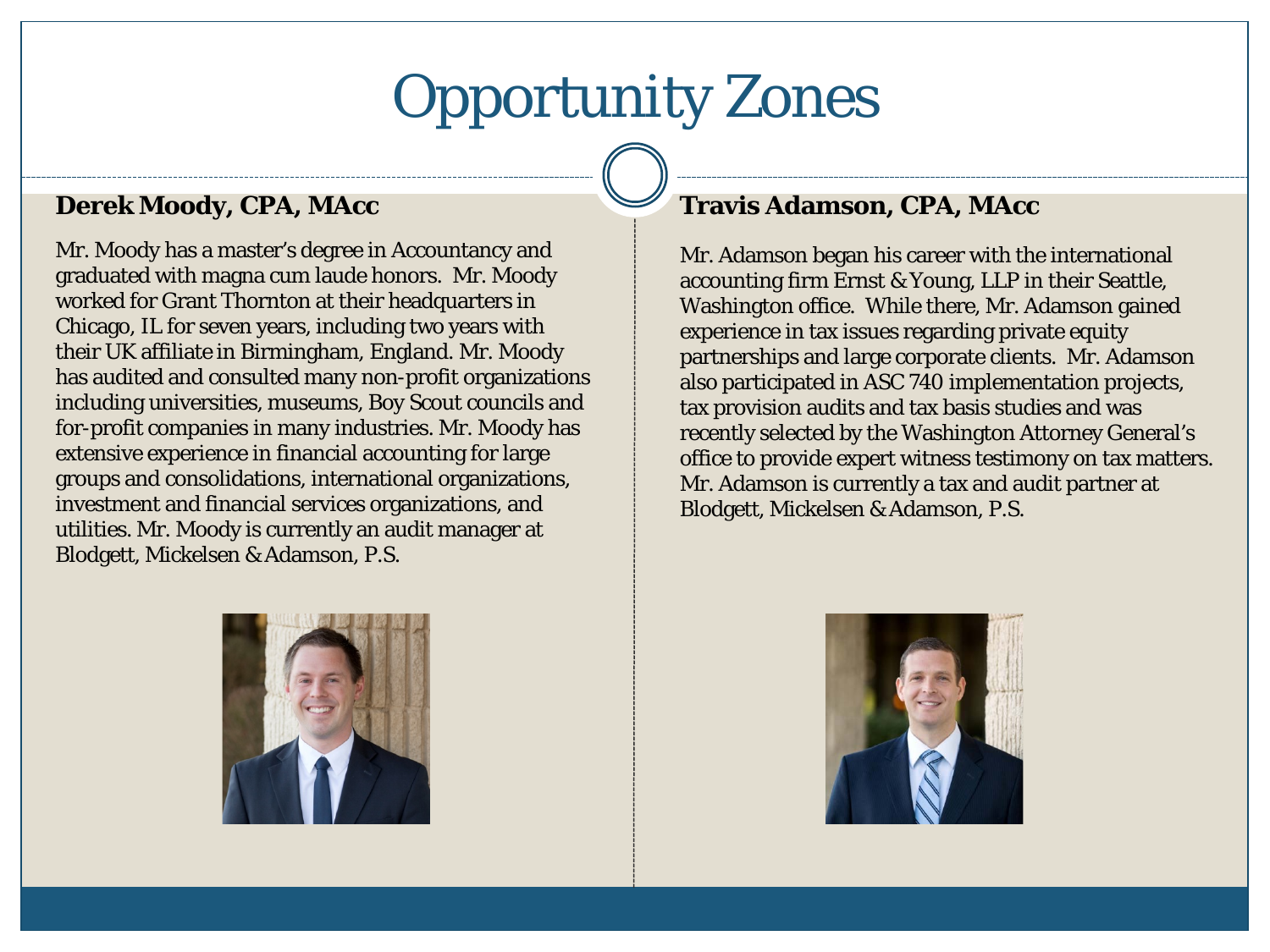#### What are Opportunity Zones?

- An Opportunity Zone is an economically-distressed community where new investments, under certain conditions, may be eligible for preferential tax treatment.
- Up to 25 percent of qualifying census tracts could be designated by each Governor to be Opportunity Zones
- 139 Zones created in Washington
- More than 8,700 Zones created nationwide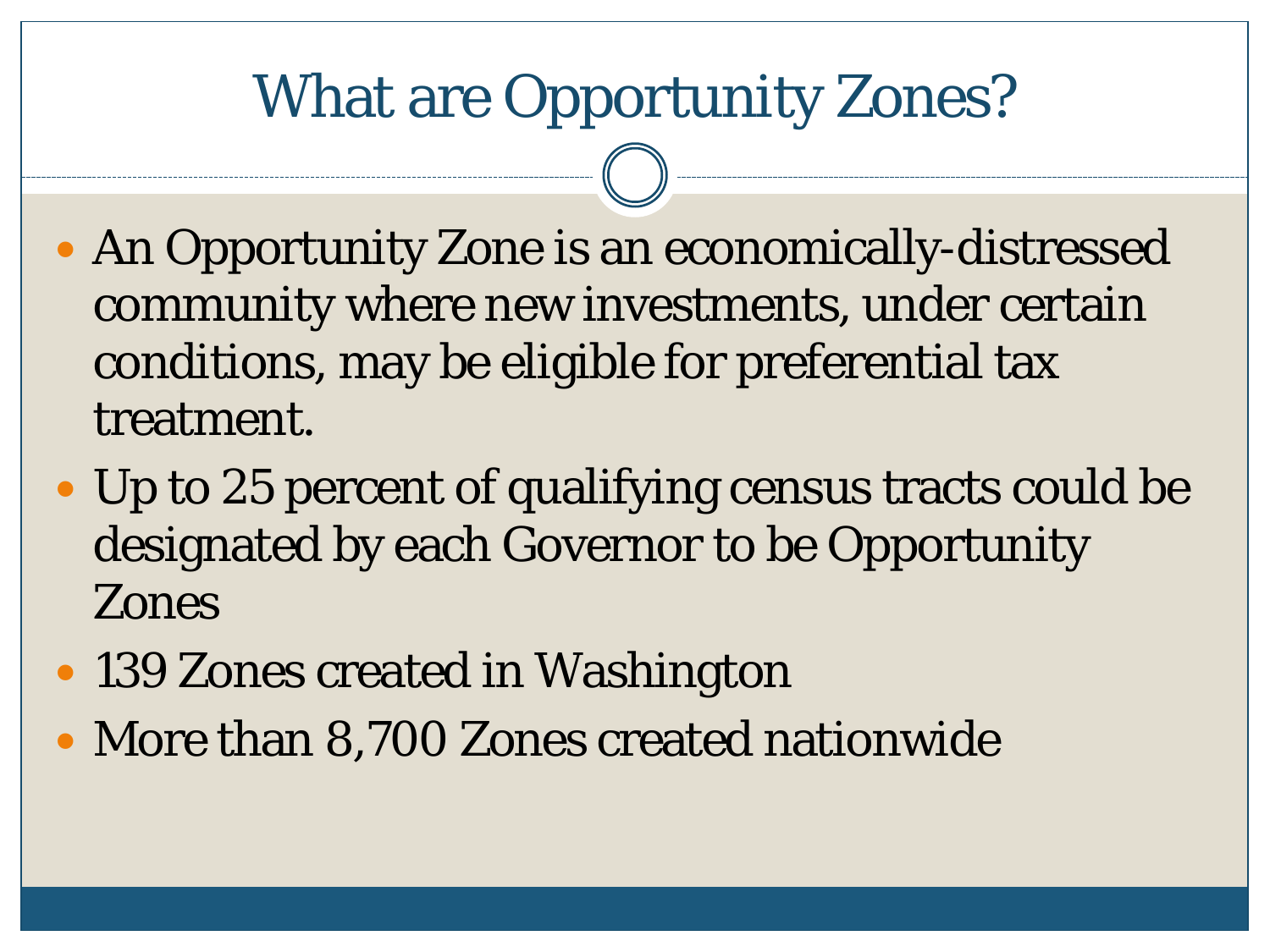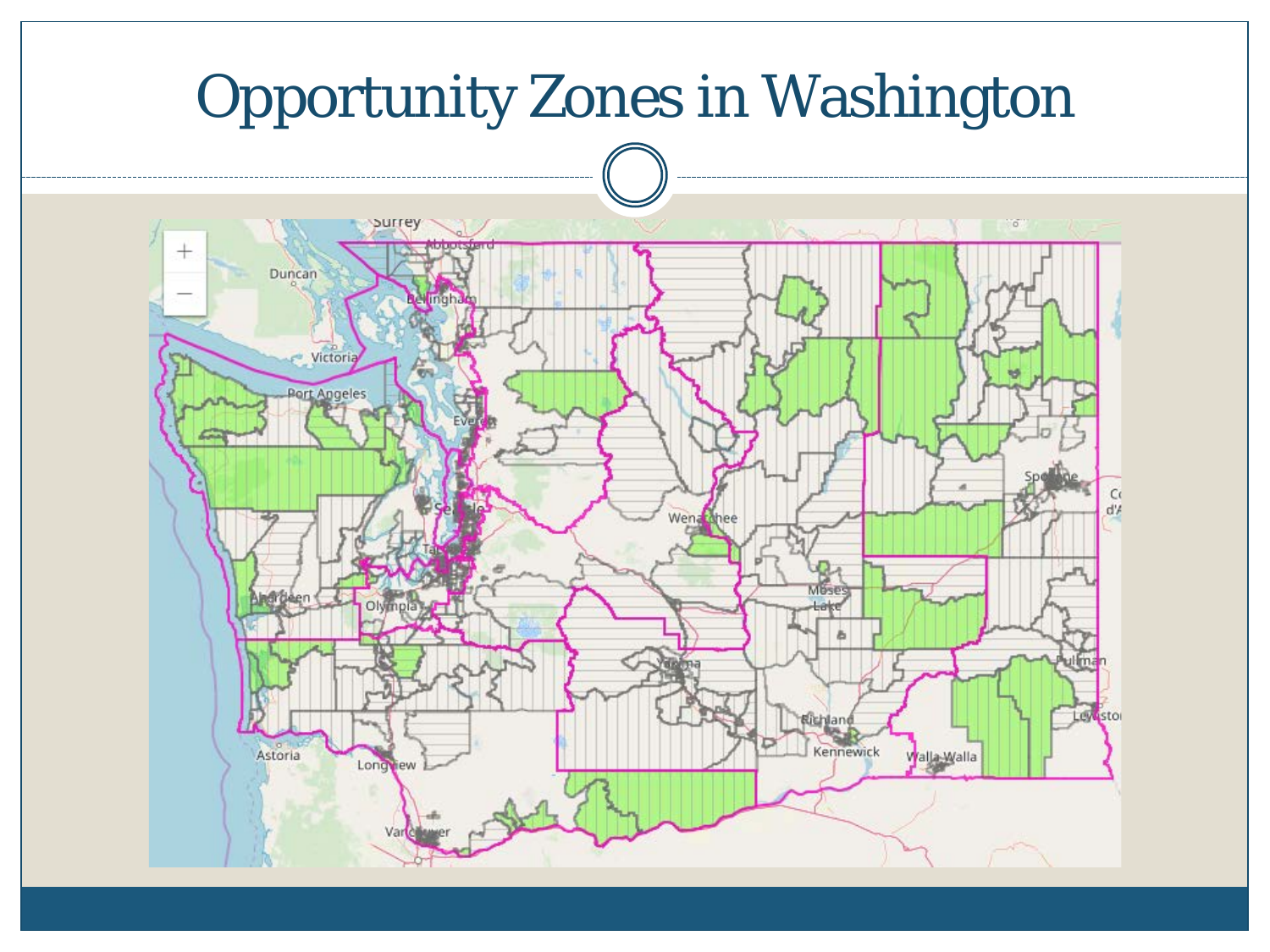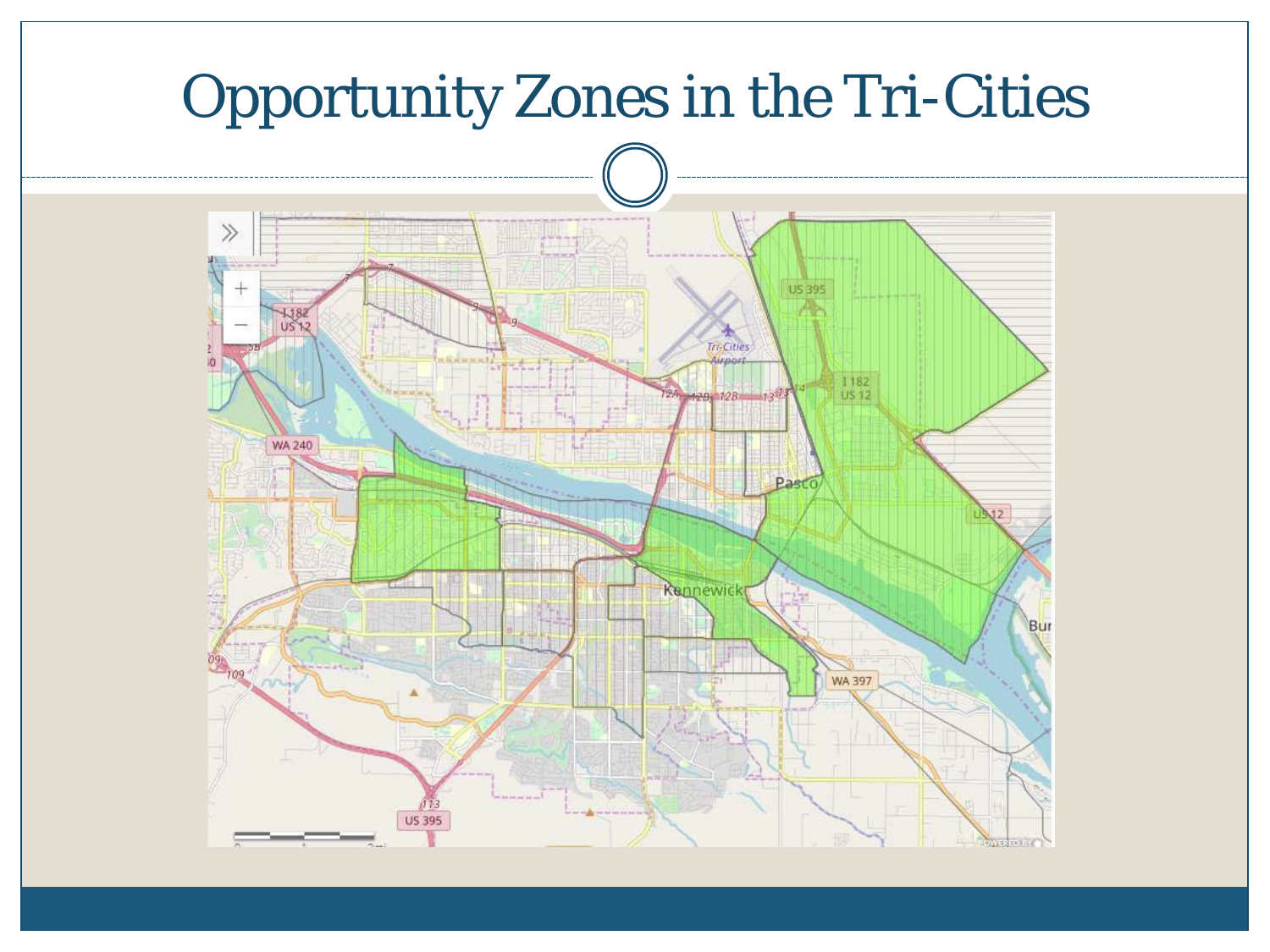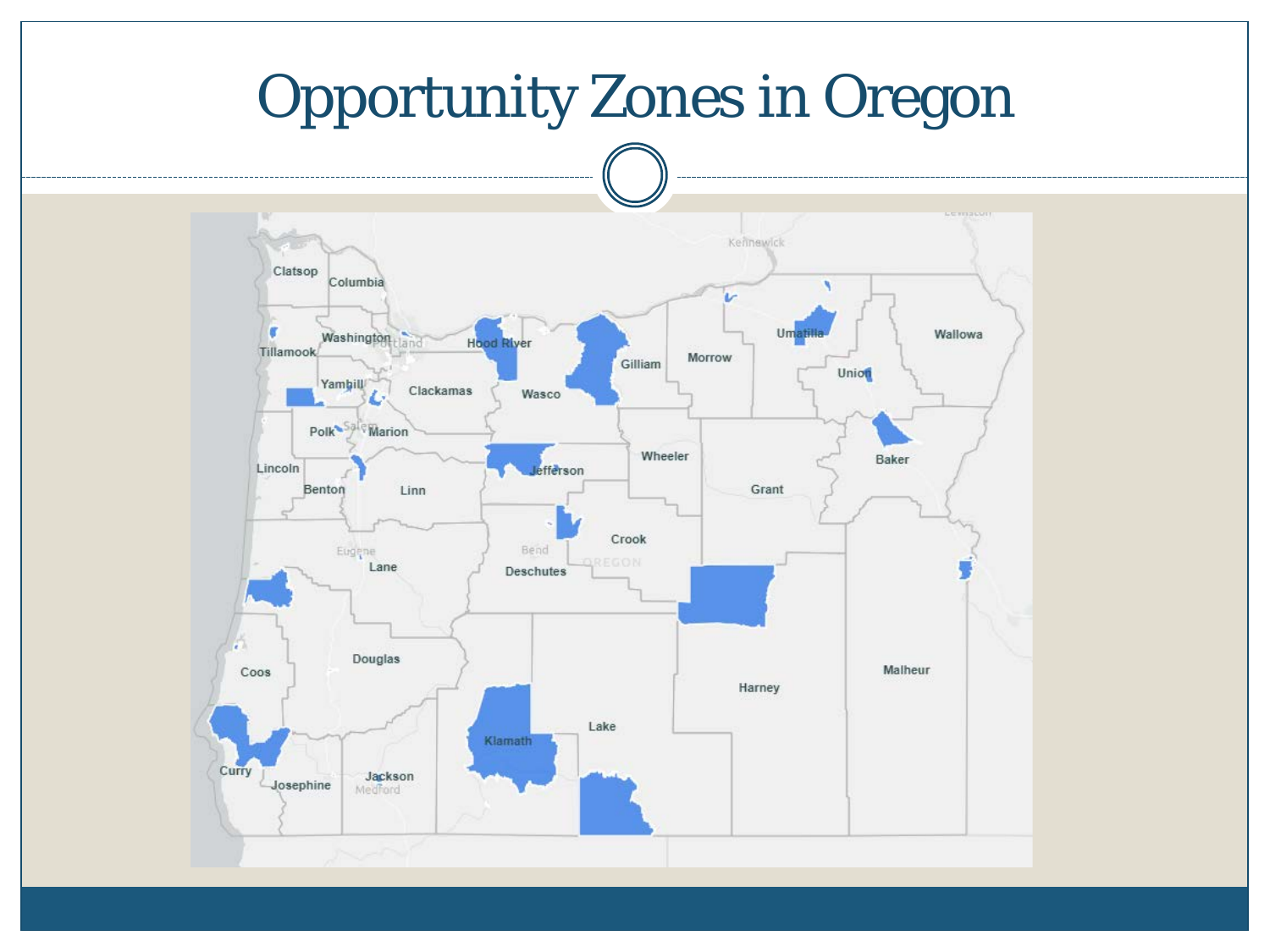#### What are the benefits?

- Investors can defer paying tax on capital gains until 2026
- Investors who own investments in Qualified Opportunity Zones Funds for 5 and 7 years get a 10% and 5% (15% total) step-up in basis meaning you could potentially pay tax on just 85% of your original gain
- Investments held for 10 years can grow tax-free through 2047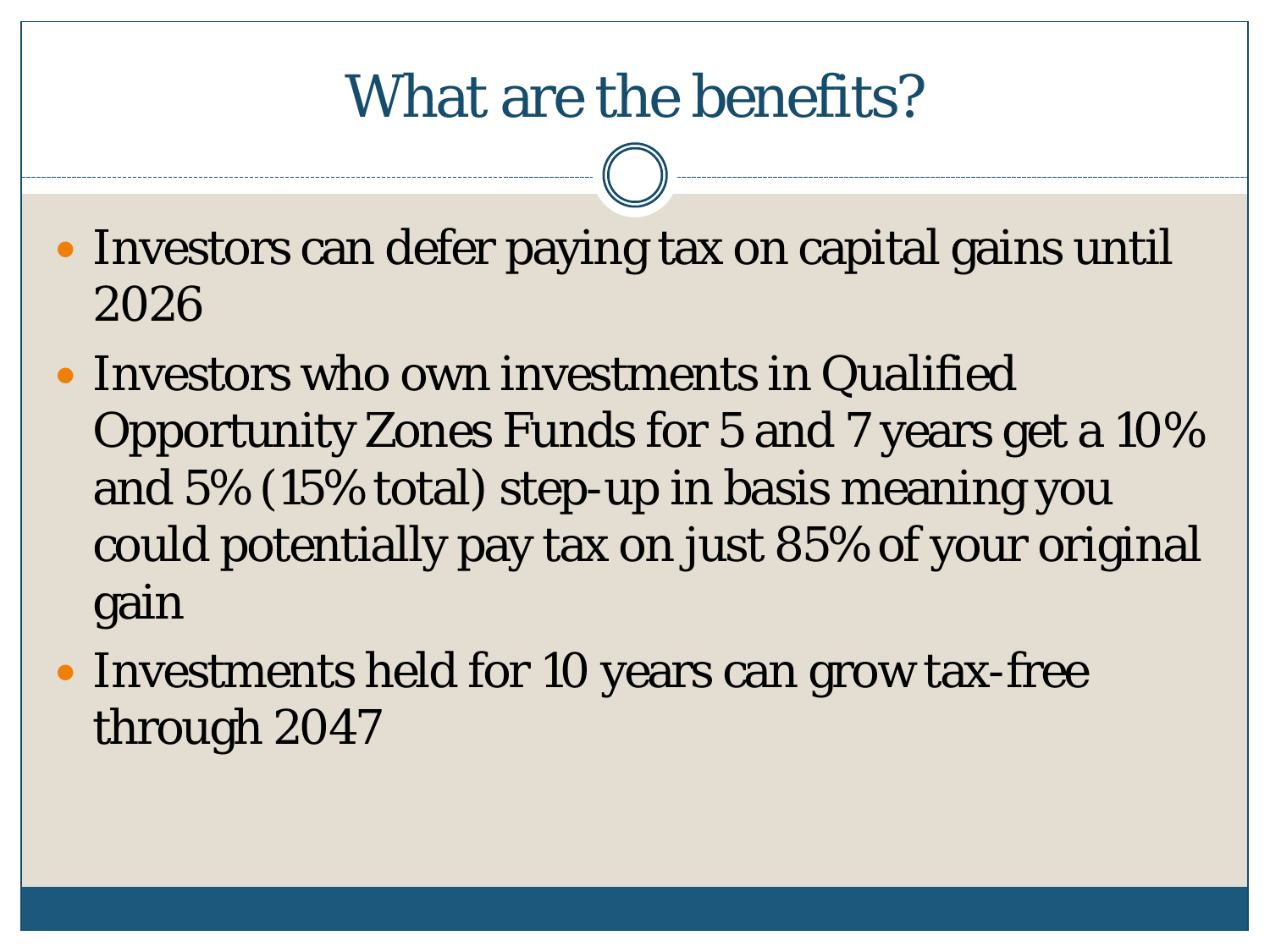- In most cases, investing in a Qualified Opportunity Fund (QOF) will be a better option than a 1031 exchange.
- Investors holding appreciated land/property, stock or other assets can get cash out of their assets and avoid paying tax for a few years.
- Business owners looking to retire or relocate their office can greatly benefit from investing in QOFs.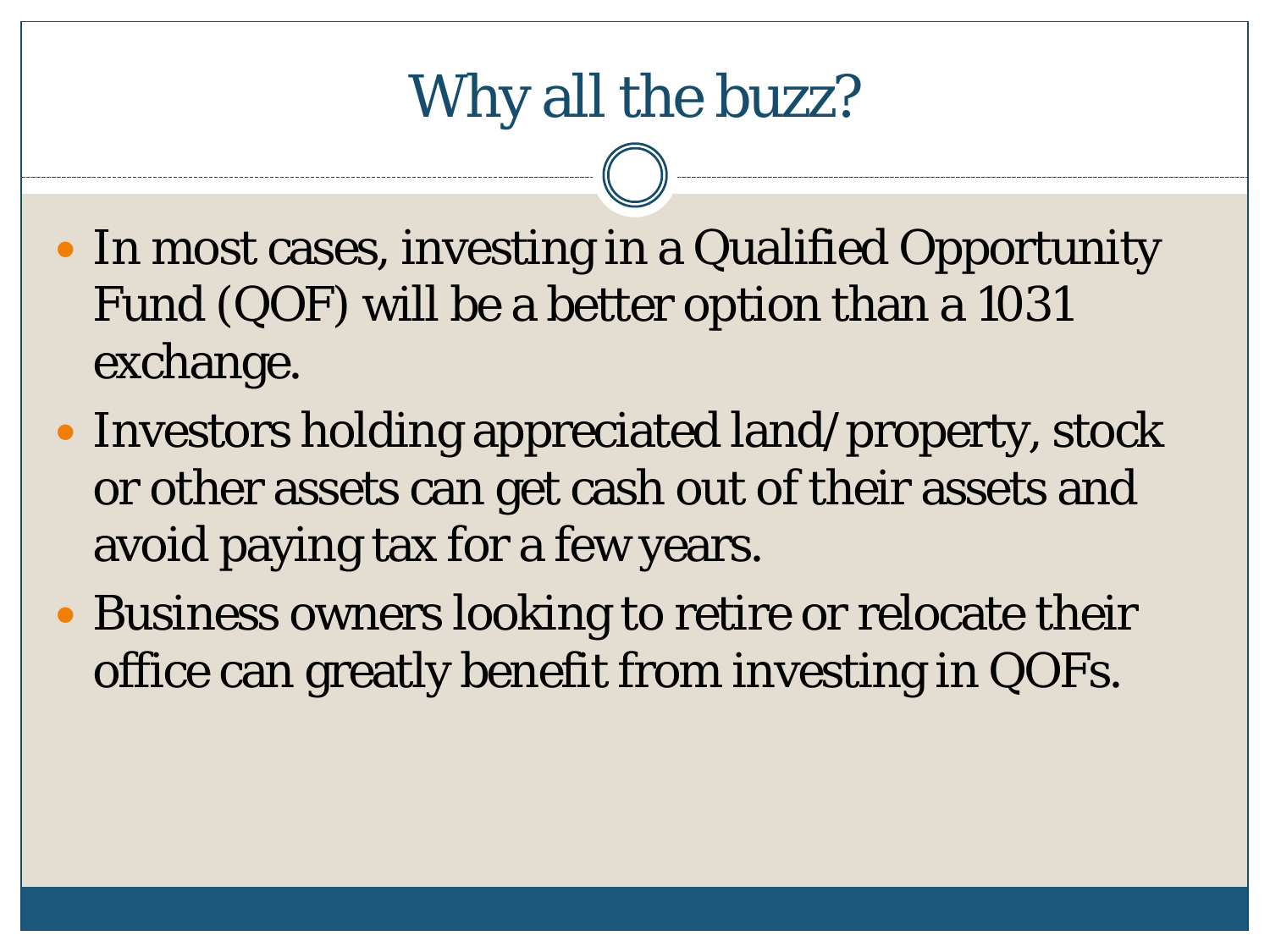- Investors can self-certify that they have formed a QOF beginning on their 2018 tax return using Form 8996.
	- QOFs must be a partnership or corporation formed for the purpose of investing in eligible property that is located in an opportunity zone.
	- You do not need to live in an opportunity zone to benefit from them.
- QOFs can be organized and funded anytime within 180 days of when the capital gain is generated.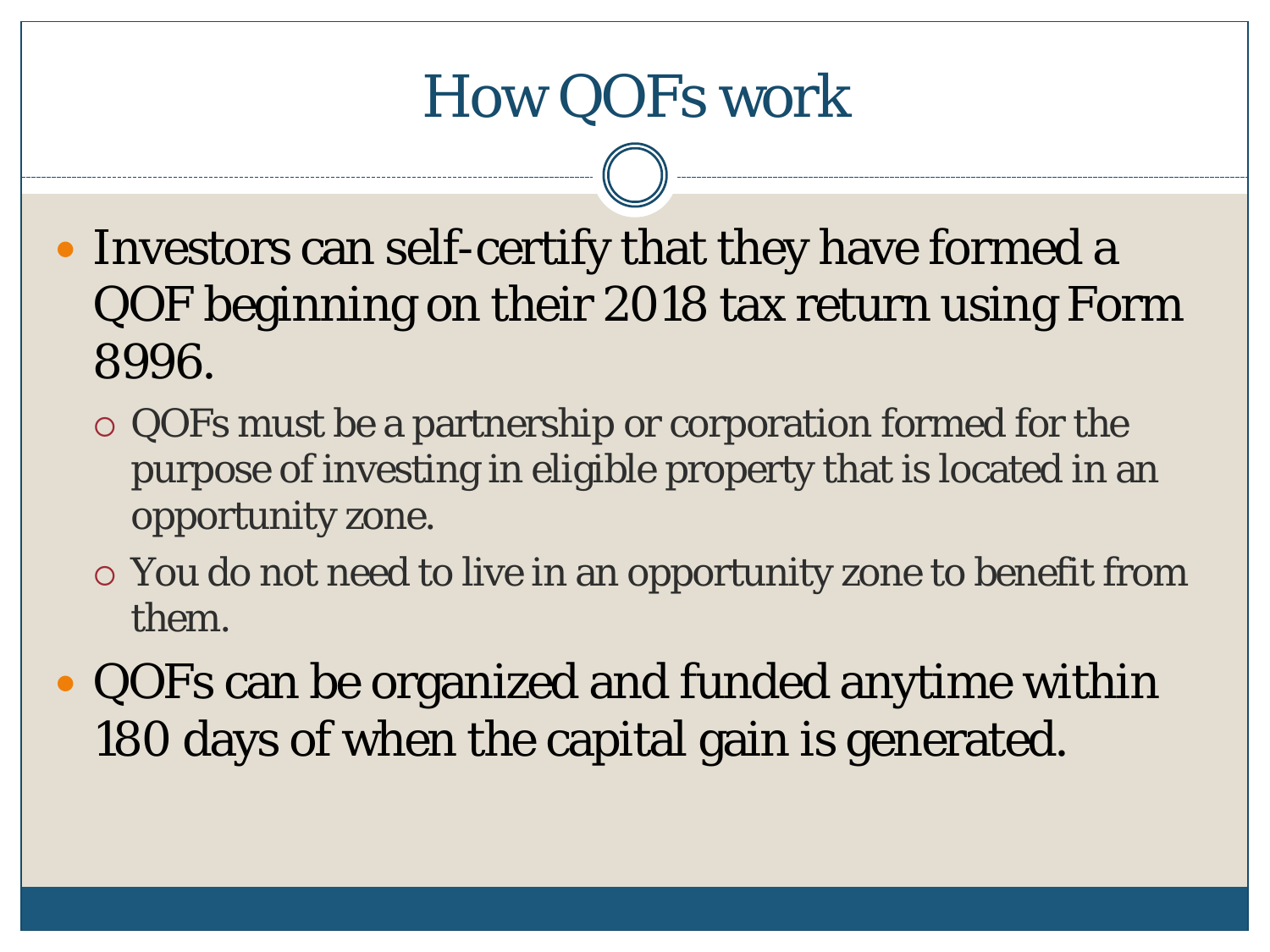- Investments can be made in any of the following:
	- Tangible property land, buildings, structures, equipment, vehicles, etc.
	- Stock or partnership interest of a QOF.
	- Assets must be located within an opportunity zone or substantially used in one.
	- Assets must be acquired after December 31, 2017.
	- Assets must be used for the first time within the opportunity zone or substantially improved for use in the opportunity zone.
		- Substantially improved means the asset's cost must be doubled.
			- Example a \$500,000 building would need improvements of an additional \$500,000 to qualify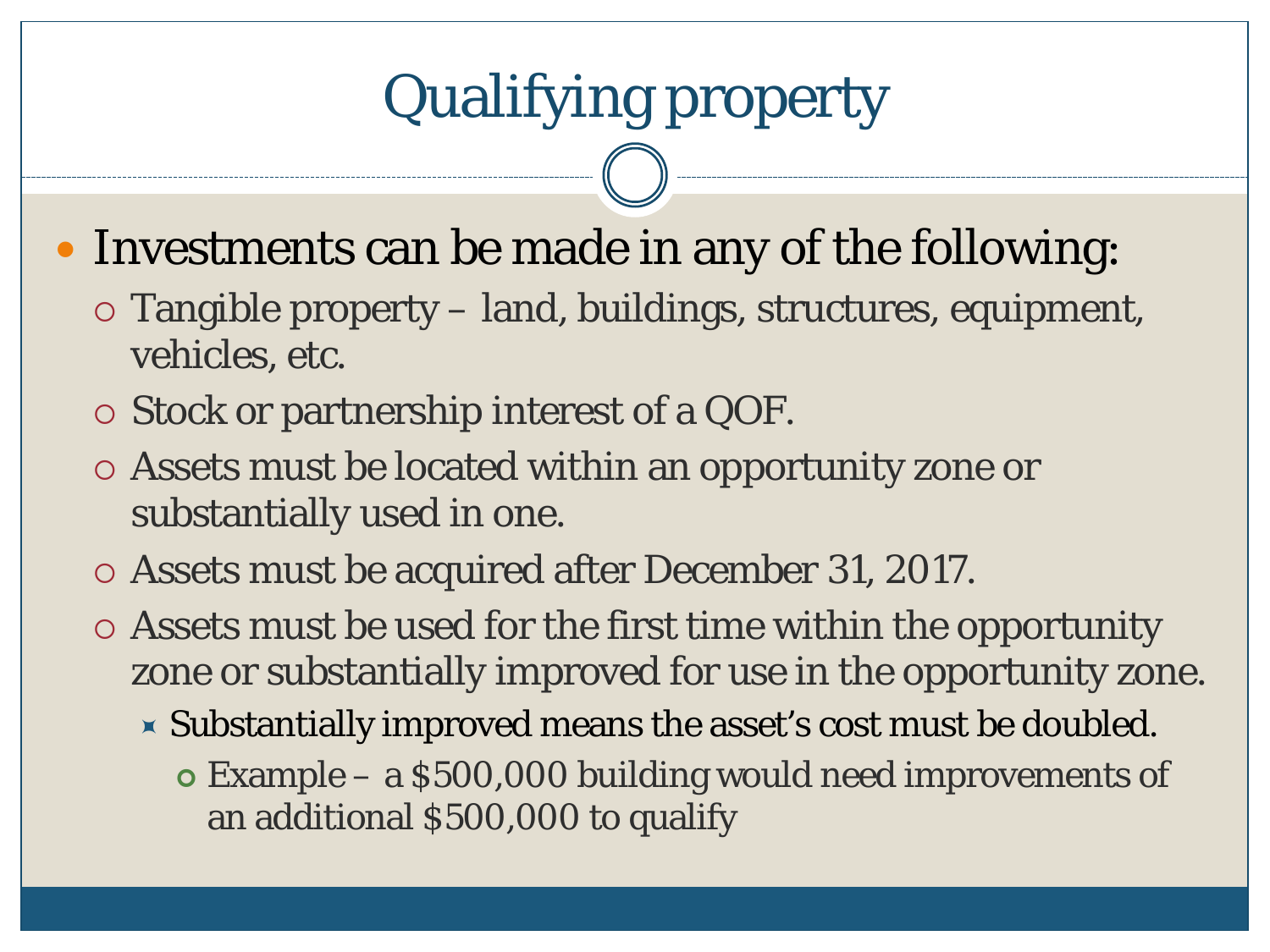- Investments could also be a business acquisition so long as substantially all of the business property is located within opportunity zones and 50% or more of gross income is derived from business within the zone.
- Investments in liquor stores, country clubs, golf courses, massage parlors, tanning salons, hot tub facilities, racetracks or gambling operations are NOT allowed.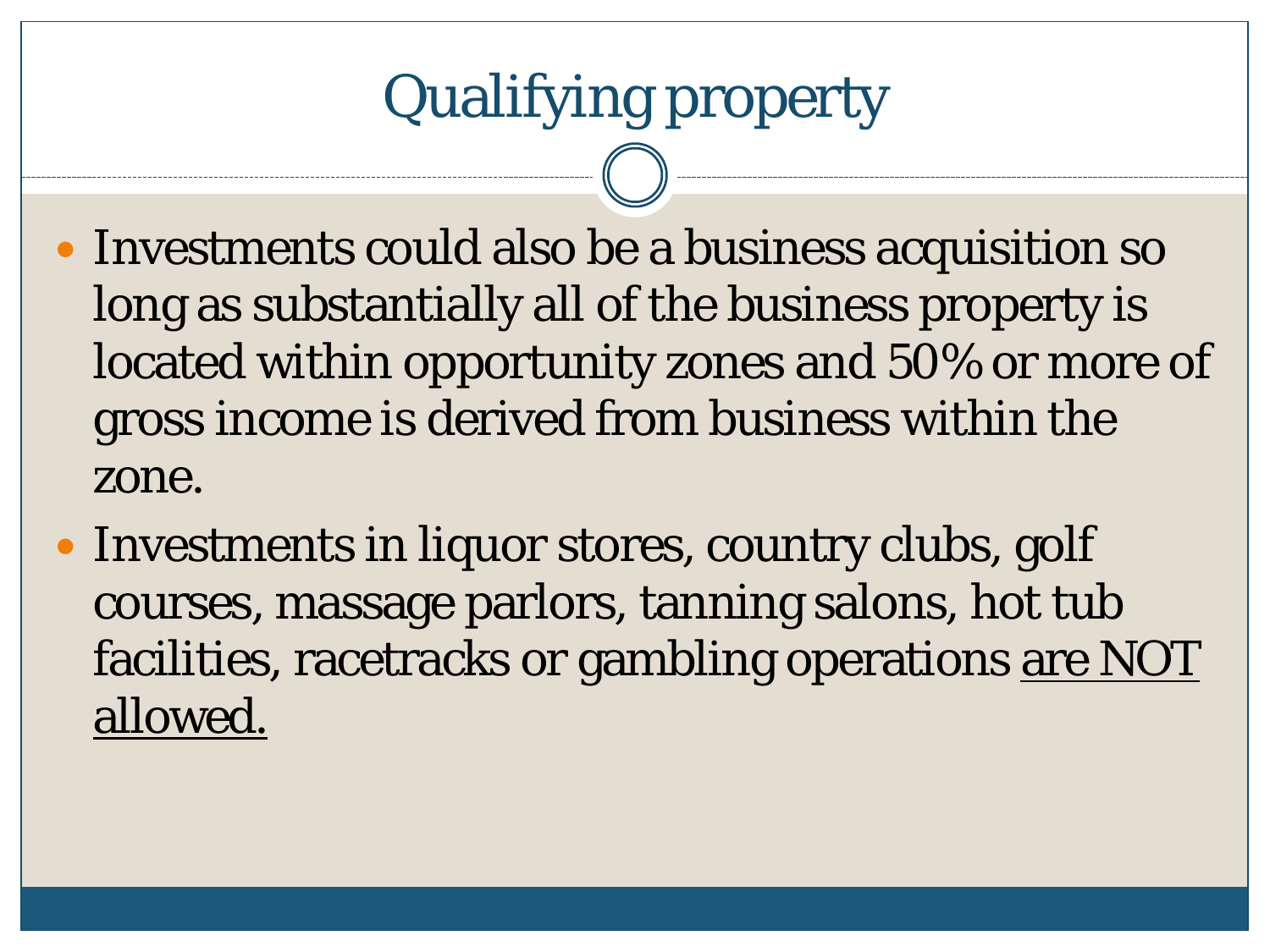- Retiring dentist with \$250,000 of basis in her practice and \$500,000 of basis in the land and building.
	- Practice is sold on July 1, 2018 for \$1,500,000 and the land and building sell for \$1,000,000 for a total sale of \$2,500,000.
	- $\circ$  Capital gains of \$1,250,000 and \$500,000 are generated for a total of \$1,750,000.
	- Potentially \$350,000 of tax is owed (20% rate)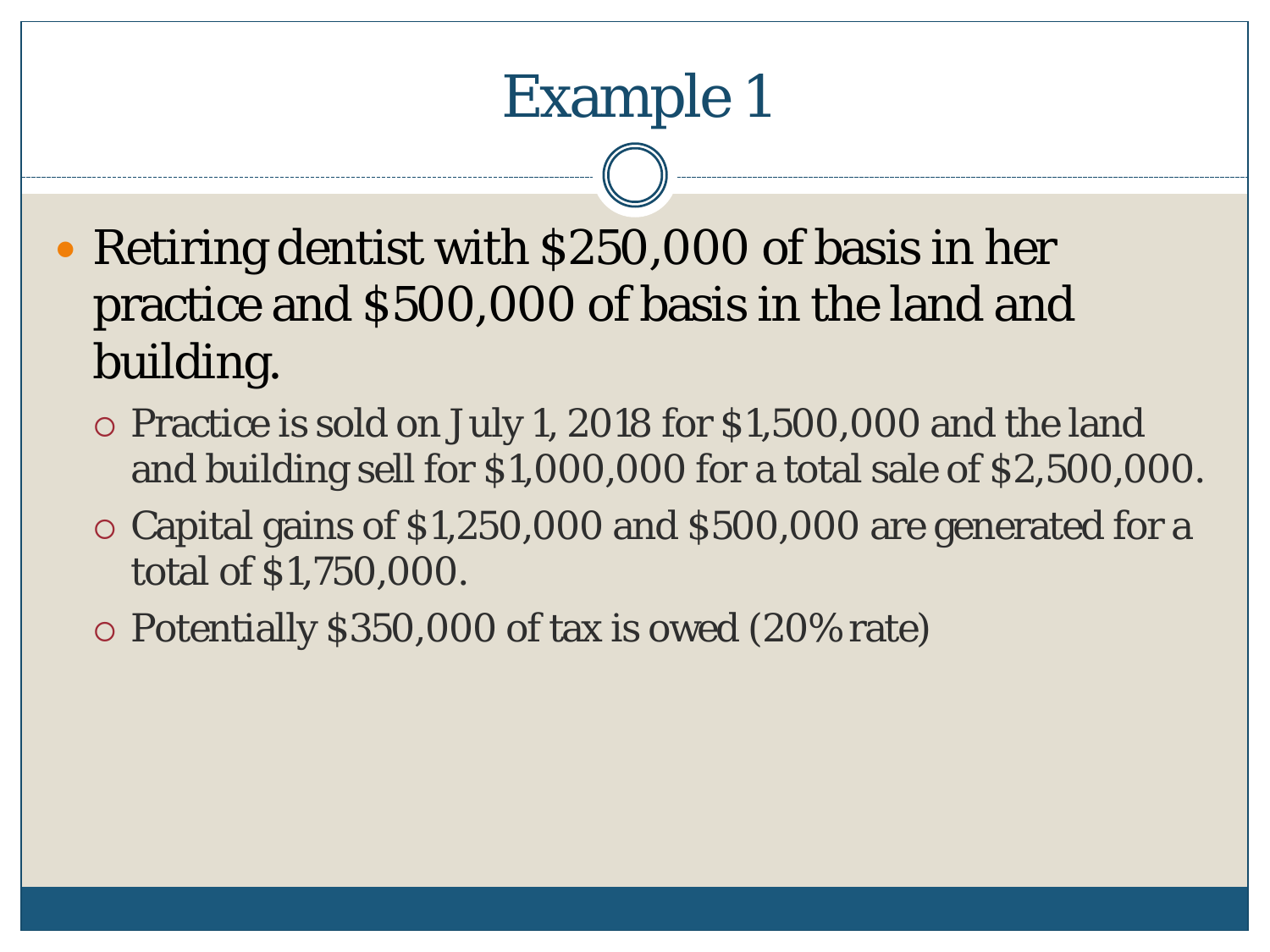- Using a 1031 exchange the dentist could potentially defer the \$500,000 land and building gain by investing the full \$1,000,000 into a similar property.  $\circ$  Only cash available upon retiring is from the sale of the practice.
- Using a Qualified Opportunity Zone Fund she could defer the gain for up to eight years and possibly only pay tax on 85% of her gain, or \$1,487,500.  $\circ$  \$262,500 of capital gains never gets taxed!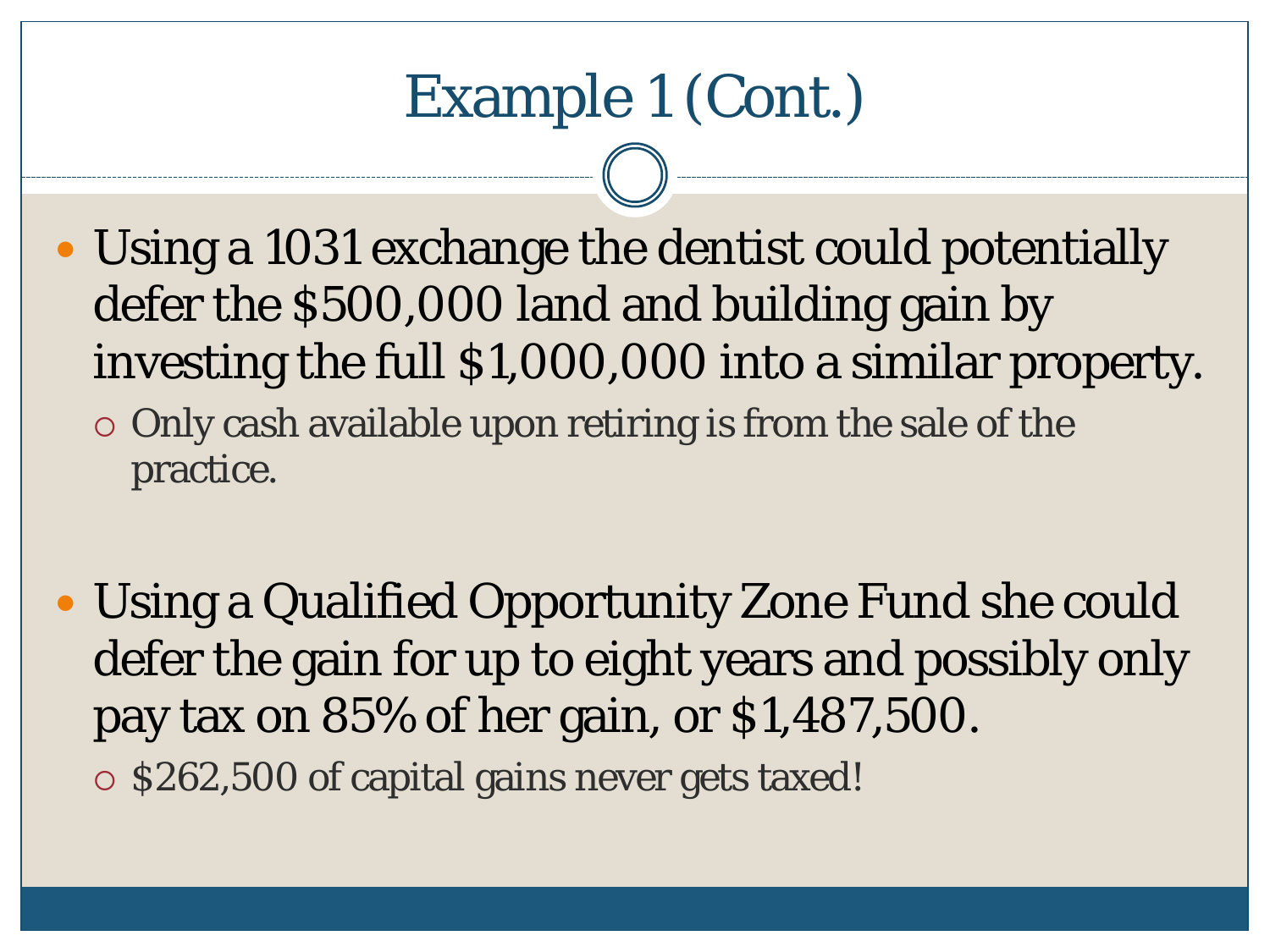- Additionally, the dentist is only required to invest the capital gains of \$1,750,000. She could take \$750,000 tax-free as a return of basis.
- December 1, 2018 the dentist creates an LLC and invests \$1,500,000 to be used to buy a lot and build a small commercial office building in downtown Kennewick.
- On 2018 tax return the dentist pays tax on \$250,000 gain not invested and self-certifies that her LLC is a QOF and she will defer the \$1,500,000 gain.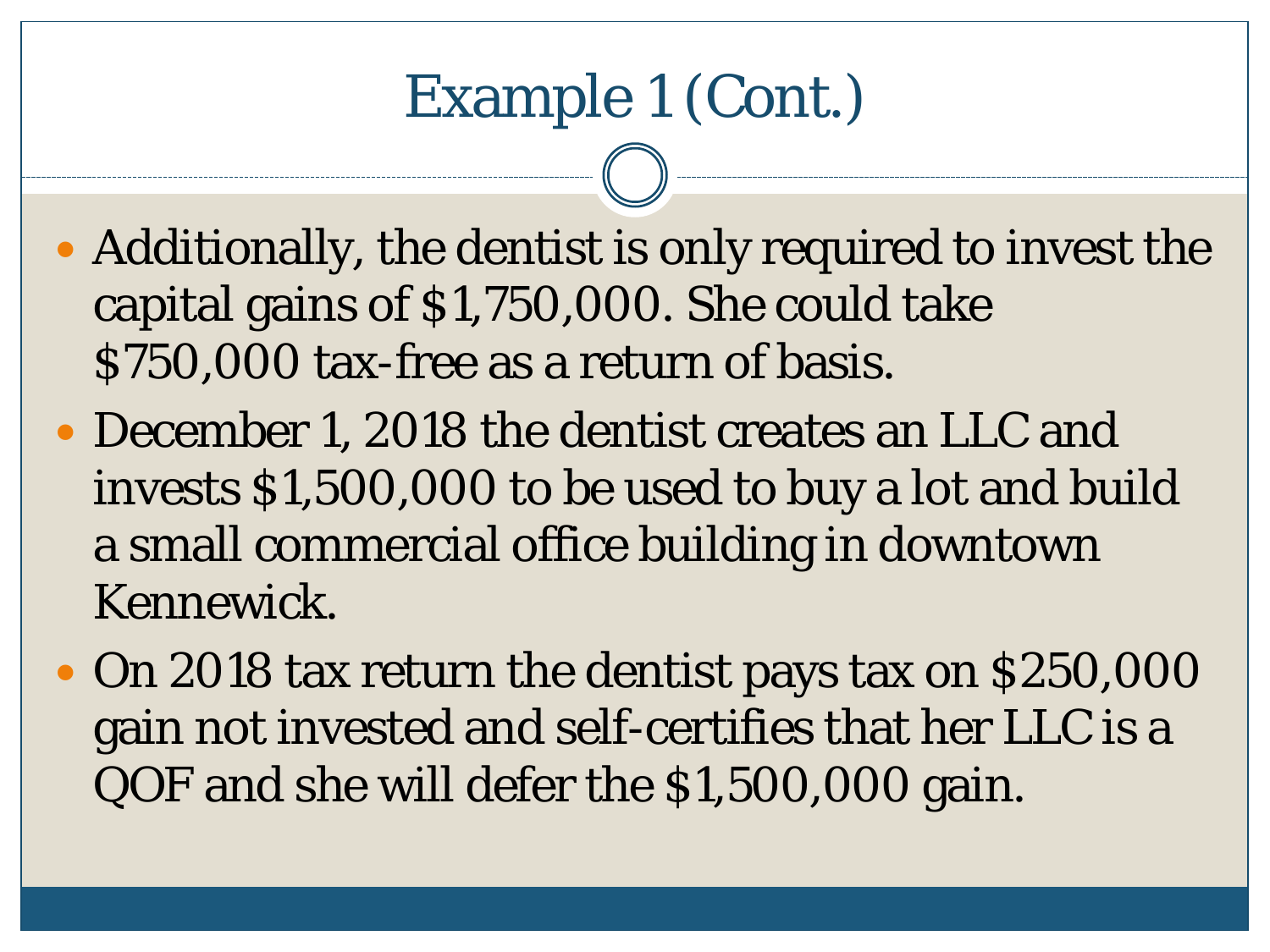- Dentist purchases land in early 2019 and begins construction. Building completed early 2020 and two tenants begin paying rent to the dentist.
- Dentist files 2019 tax return and continues to defer gain on \$1,500,000.
- Dentist holds the property through 2026.
- In 2023 she gets a 10% step-up in basis to \$150,000.
- In 2025 she gets an additional 5% basis step-up to \$225,000.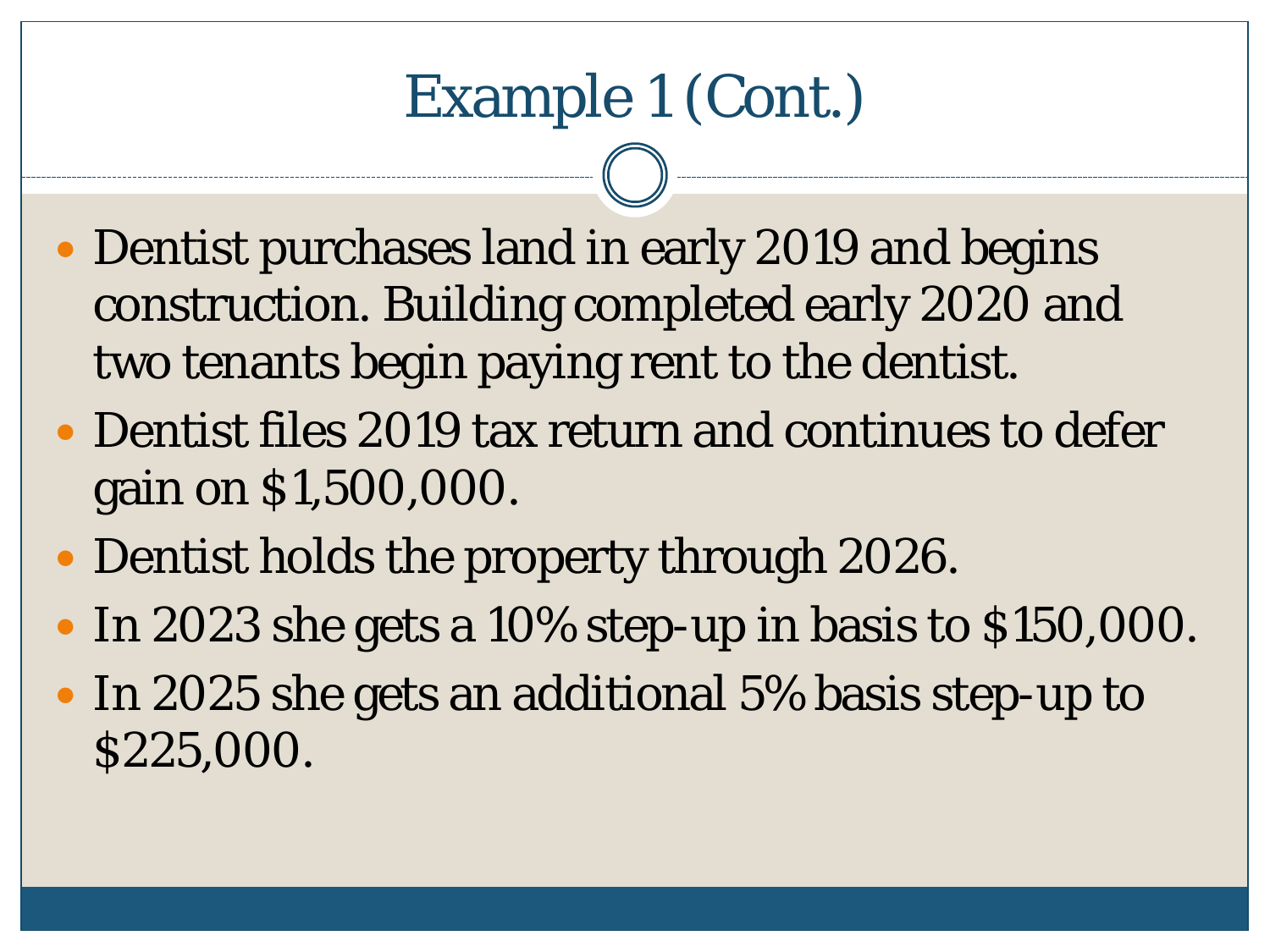## Example 1 (Cont.)

- On her 2026 tax return, with a basis of \$225,000 and an original deferred gain of \$1,500,000, the dentist recognizes \$1,275,000 of taxable capital gain and pays the tax in 2026 at the 2026 capital gain rates.
- Her property is sold for \$4,000,000 in 2042 at a gain of \$2,500,000.

No taxes are owed on this gain.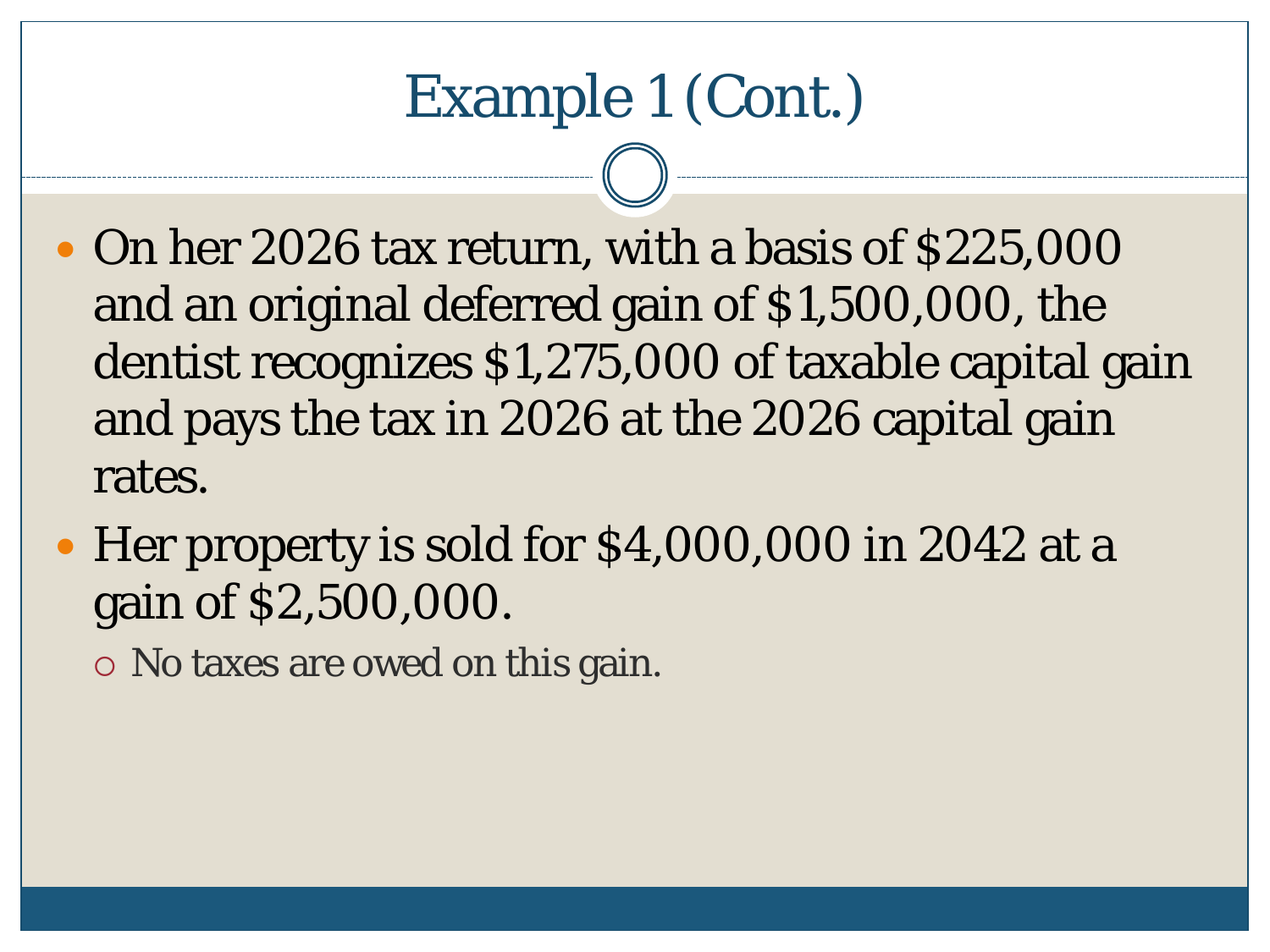- Same initial scenario as Example 1 except:
	- Dentist sells the property on December 10, 2023 for \$2,000,000.
	- QOF investment was for 5 years and she gets a 10% basis stepup to \$150,000.
	- Total capital gain of \$1,850,000 is taxed in 2023 (\$1,500,000 original deferred gain less 10% step-up plus \$500,000 appreciation on the property between 2018 and 2023).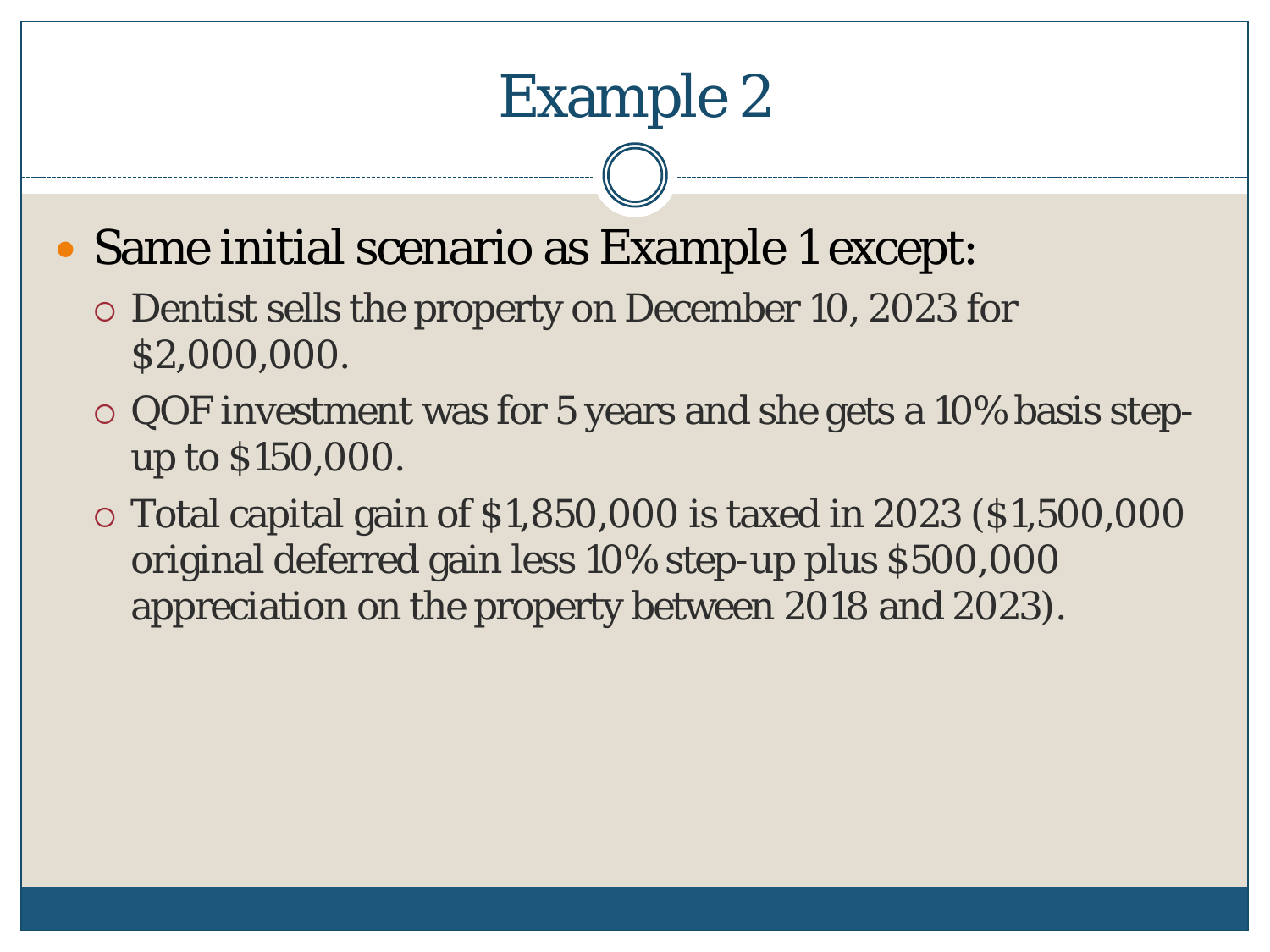#### Same initial scenario as Example 1 except:

- Dentist sells the property on December 10, 2021.
- QOF investment was for 3 years and she gets no basis step-up.
- Total gain of \$1,500,000 is taxed in 2021 and the only tax benefit received was a 3-year deferral.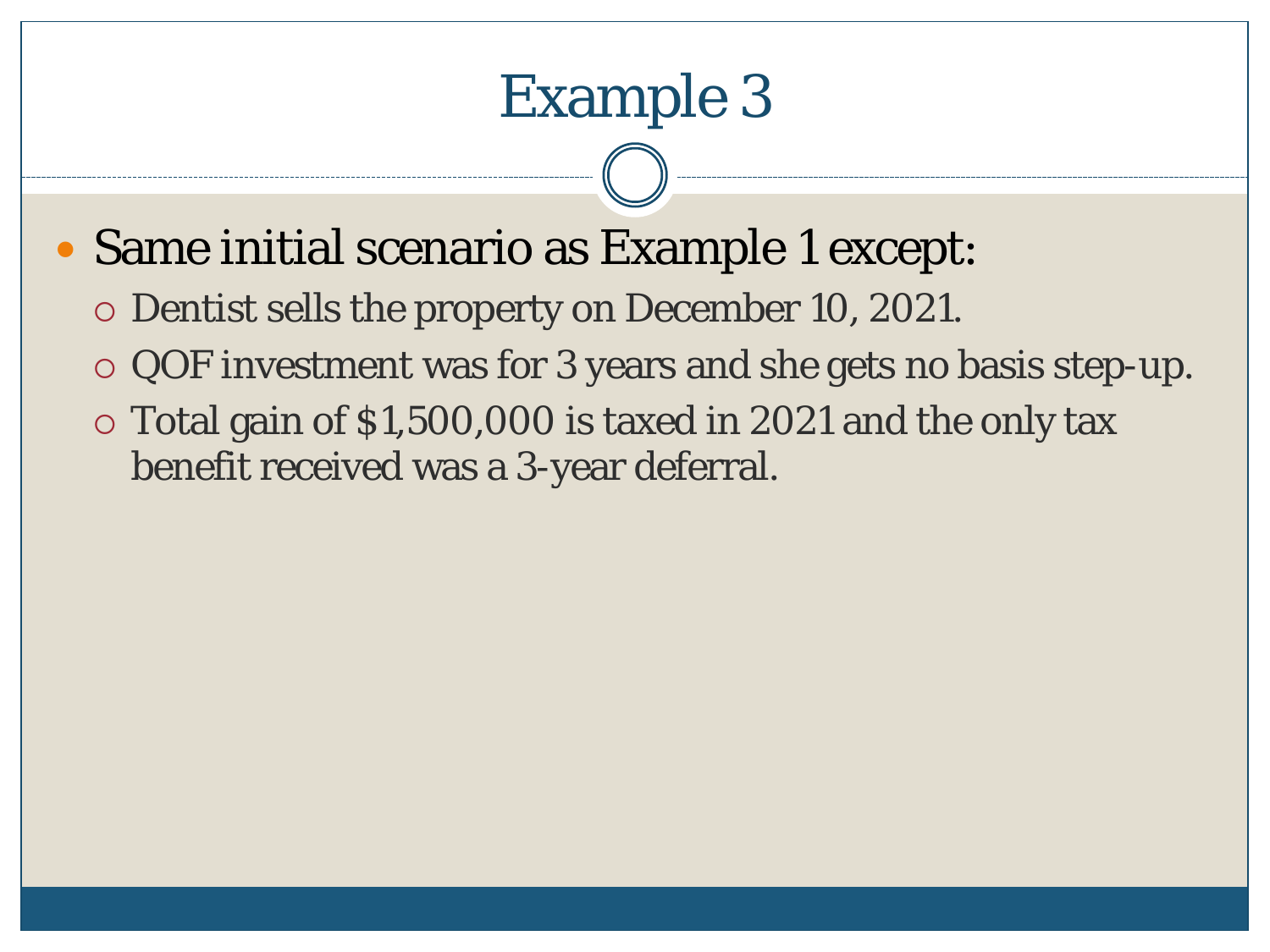- Same initial scenario as Example 1 except:
	- Dentist sells the property for \$1,500,000 on December 10, 2021 because she can't find any tenants.
	- The proceeds are invested 5 months later in a dry cleaning business across the street that is a qualified opportunity zone business.
	- On her 2021 taxes the dentist can continue to defer the \$1,500,000 capital gain because a new QOF investment was made within six months.